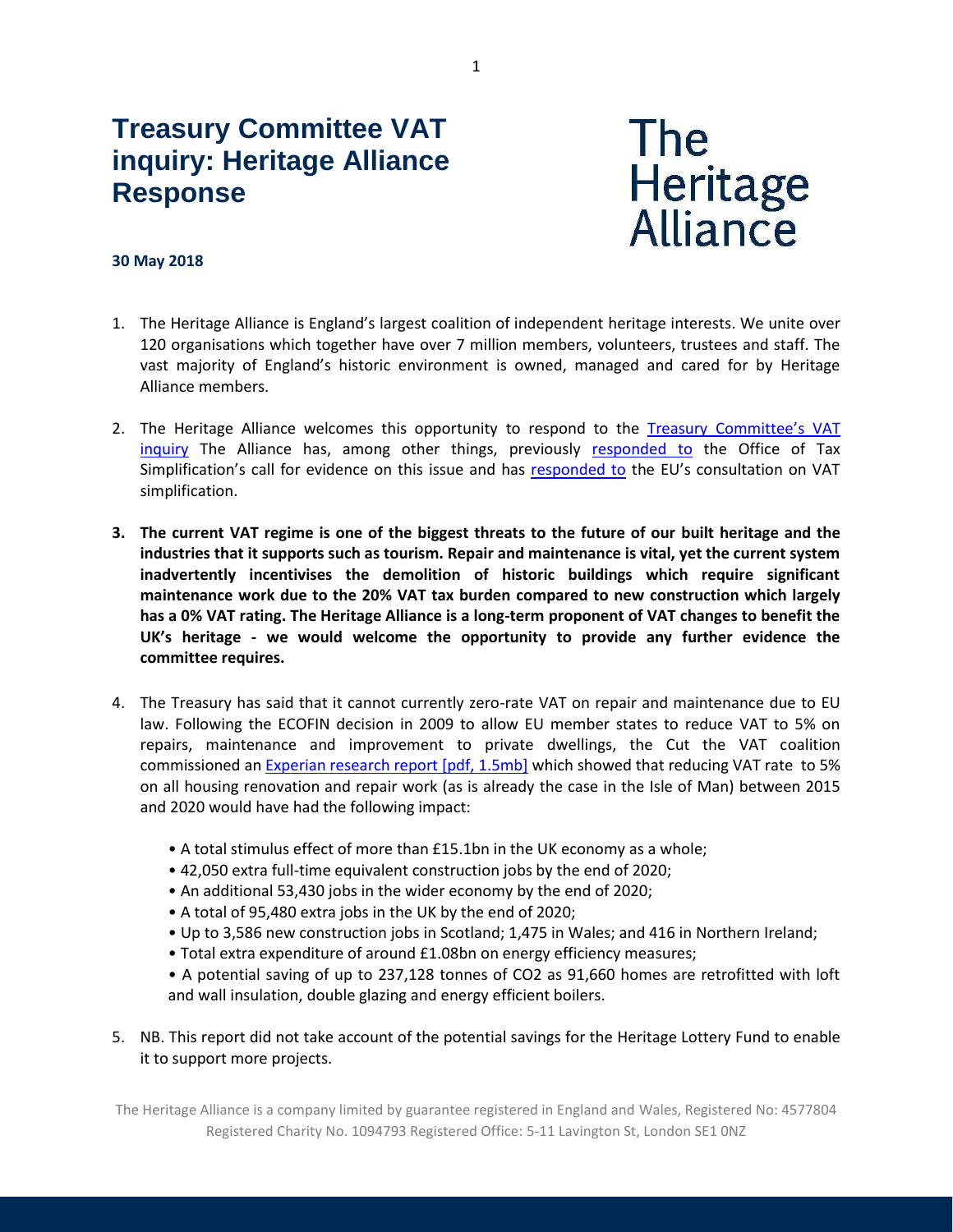- 6. A letter to the Heritage Alliance from HM Treasury estimated that a reduction in VAT on repairs maintenance and improvement to residential property would cost at least £2 billion a year. Over a similar five year period as considered in the Experian report that would be a total of £10 Billion which is eclipsed by the stimulus of £15.1 billion and other benefits that would result.
- 7. Alternatively, the Government should create a lower rate for repair and maintence of heritage buildings only once the UK has left the EU or the EU completes its planned liberalisation of VAT law.
- 8. We have addressed those inquiry questions most relevant to the heritage sector below:

## **VAT and the tax gap**

- **9. In what ways is the tax base in the UK vulnerable to exploitation by those determined to circumvent VAT rules, push boundaries or develop aggressive VAT planning arrangements? How might either the law or HMRC's processes and procedures be improved to reduce that vulnerability?**
- 10. The increased tax burden on carrying out maintenance and repairs provides an incentive for homeowners to have repairs and maintenance carried out 'cash in hand' with no VAT paid. This means consumers are less likely to have a record of work carried out if problems arise, the Treasury gets fewer receipts but without the stimulus to the economy that an VAT equalisation measure would cause. Furthermore, scrupulous homeowners, who will not use cash in hand arrangements, may find work too expensive to carry out leaving historic buildings to fall into disrepair. Reducing VAT on repair and maintence to 5%, as is the case in the Isle of Man, or 0%, as could be allowed post Brexit or following the forthcoming liberalisation of EU VAT rules, would remove this tax evasion incentive, and ensure that other taxes are paid on the profits made by firms carrying out such work.

## **VAT and Brexit**

# **11. What opportunities and challenges for the UK VAT regime are presented by the UK's exit from the European Union?**

12. The Chancellor stated in a letter to the Alliance that the UK is unable to introduce new zero-rates for the repair and maintenance of historic buildings under EU law. The Chancellor noted that there was no category which would allow the UK to apply a reduce rate of VAT to the repair and maintenance to historic buildings only. Thus, a reduction to 0 or 5% are key opportunities for the Heritage Sector in relation to VAT post Brexit.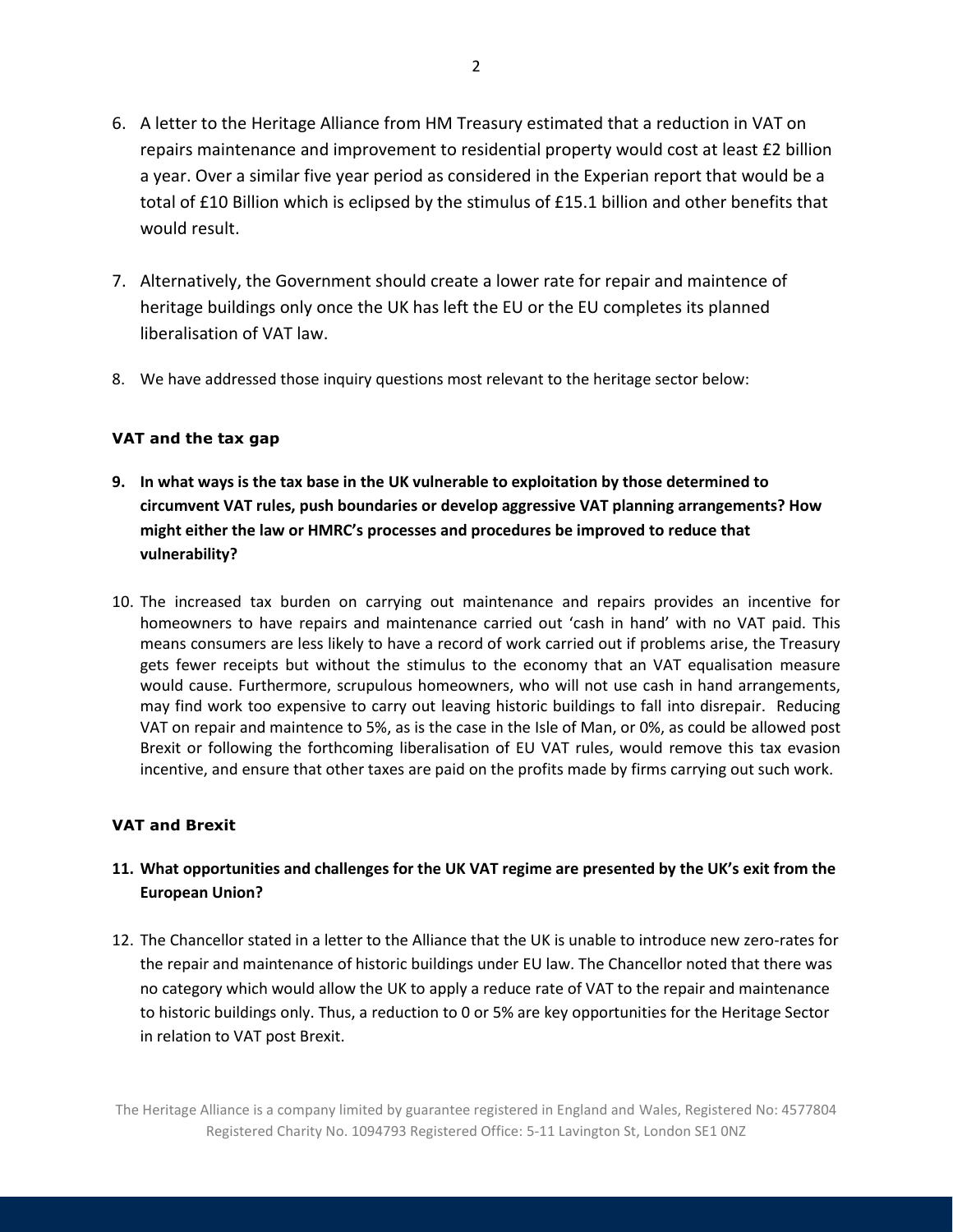- 13. However, we would stress that the EU is currently progressing with its own reform of the EU VAT system and is proposing to remove the minimum VAT rate of 15% and abolish the list of reduced and zero rates as set out in more detail by th[e Charity Tax Group here.](https://www.charitytaxgroup.org.uk/news-post/2018/european-commission-proposals-vat-rate-published/) The current list of goods and services to which reduced rates can be applied, would be abolished and replaced by a negative list (a to which reduced rates cannot be applied. These changes would make it possible to apply either a zero or 5% VAT to the repair or maintenance of historic buildings in advance of leaving the EU (depending when the changes come into force) or during any transition period under which we are required to comply with EU law.
- 14. Brexit may also present new challenges to the repair of maintence of historic buildings as materials which are currently sourced from the EU and beyond may be subject to new tariffs. This will make repair even more expensive. This could be offset by a VAT reduction/ equalisation.

## **VAT and business**

# **15. What aspects of VAT (either process or design) cause the biggest problems for businesses? How might they be improved?**

- 16. For those organisations running heritage attractions the 20% on repair and maintenance is a huge burden. For example, Historic Houses (HH) [Heritage Alliance member], which represents over 1600 independently owned historic houses, estimates<sup>1</sup> that its houses are spending £85 million per annum on tackling regular repairs and maintenance. However, despite this large annual investment there is a backlog of outstanding repairs at Historic Houses places totalling £1.38 billion, £500 million of which are urgent repairs. It is estimated that addressing all these outstanding repairs would create 9,000-person years of employment.
- 17. Tourists are drawn to the UK's historic houses, towns and cities. Such tourism is supported by the maintenance of properties by private owners and businesses to ensure that they remain attractive and appealing destinations. This is especially important in places such as seaside towns which the Government is working hard to revive<sup>2</sup>. Since 2010 tourism has been the fastest growing sector in the UK in employment terms. Britain is forecast to have a tourism industry worth over £257 billion by 2025<sup>3</sup>. Ensuring Britain is well maintained to ensure it remains an attractive and growing tourist destination is therefore increasingly

 $\overline{\phantom{a}}$ 

<sup>1</sup><https://www.historichouses.org/resources/all-resources/key-stats-infographic.html>

<sup>2</sup> <https://www.gov.uk/government/policies/economic-development-in-coastal-and-seaside-areas>

<sup>3</sup> <https://www.visitbritain.org/visitor-economy-facts>

The Heritage Alliance is a company limited by guarantee registered in England and Wales, Registered No: 4577804 Registered Charity No. 1094793 Registered Office: 5-11 Lavington St, London SE1 0NZ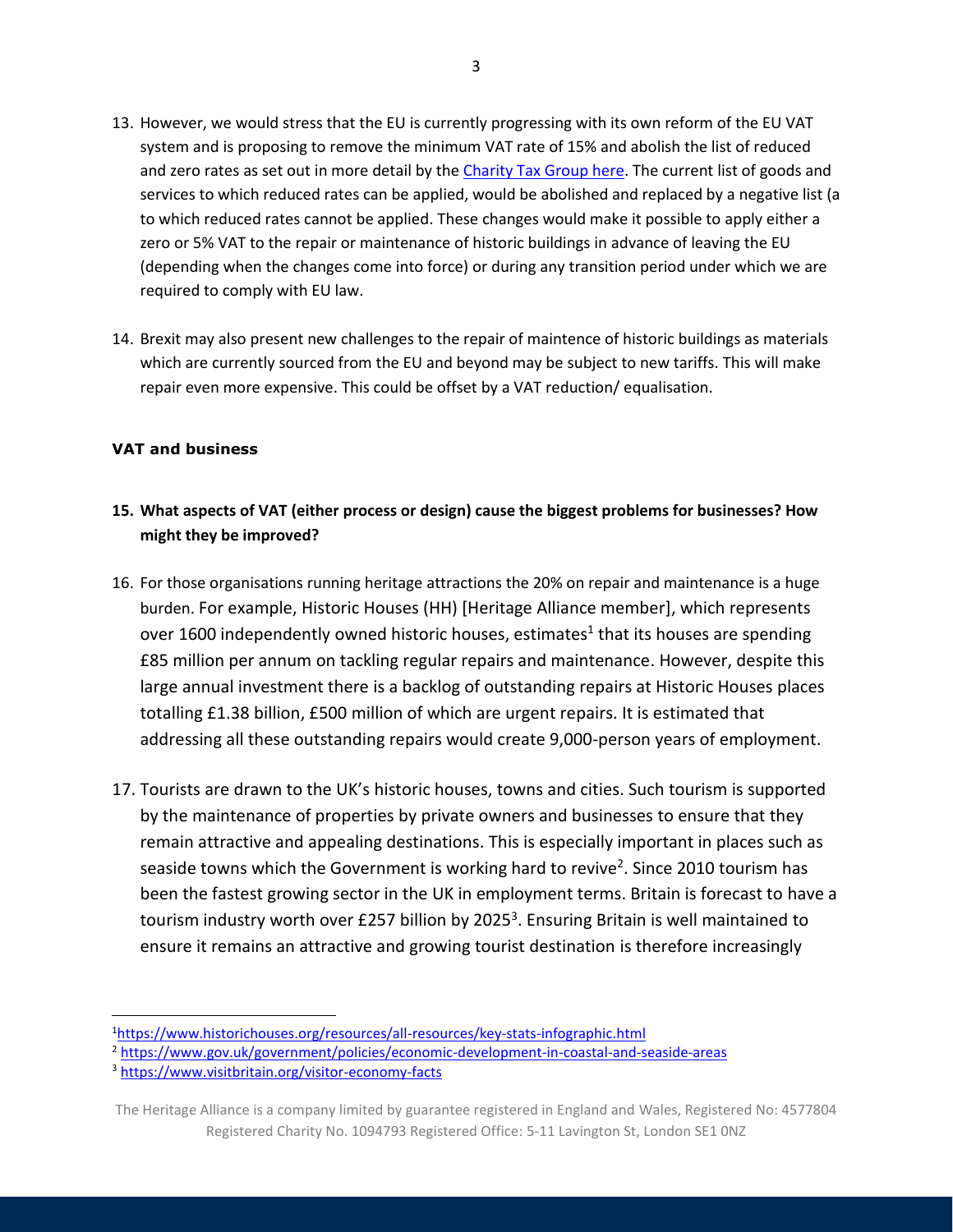important. 30% of overseas visitors cite heritage as the biggest single motivation for their visit to the UK – the largest single factor for non-business visitors<sup>4</sup>.

- 18. The current system is confusing for those business working in construction there are a number of circumstances where a reduced rate of 5% is applied such as:
	- installing [energy saving products and certain work for people over 60](https://www.gov.uk/vat-builders/energy-mobility)
	- [converting a building into a house or](https://www.gov.uk/government/publications/vat-notice-708-buildings-and-construction/vat-notice-708-buildings-and-construction#reduced-rating-the-conversion-of-premises-to-a-different-residential-use) flats or from one residential use to another
	- renovating an [empty house or flat](https://www.gov.uk/government/publications/vat-notice-708-buildings-and-construction/vat-notice-708-buildings-and-construction#reduced-rating-the-renovation-or-alteration-of-empty-residential-premises)
	- home improvements to a [domestic property on the Isle of Man](http://www.gov.im/categories/tax-vat-and-your-money/customs-and-excise/faqs-about-vat-and-customs-in-the-isle-of-man/how-does-the-reduced-rate-of-vat-on-domestic-property-repairs-work-for-properties-in-the-isle-of-man/)
- 19. A simpler system would be much easier for business to apply and would reduce the fear of wrongly applying the 5% rates. Anecdotal evidence suggests that these 5% rates are not very widely known/ used in relation to heritage buildings.
- 20. The Alliance is currently working with others in the heritage sector to create a proposal for the Treasury a grant to test the effect of a grant for those undertaking the repair and maintenance of historic buildings to claim back VAT. This includes looking at how the Listed Places of Worship Grant Scheme works in terms of the straightforward administration and also at how effective it has been in enabling more repair and refurbishment projects to take place on listed places of worship.

# **VAT and good tax policy**

## **21. How does VAT measure up against the principles that tax policy should:**

**o Be fair**

 $\overline{\phantom{a}}$ 

**o Support growth and encourage competition**

**o Provide certainty without regular recourse to the courts - which in turn requires legal clarity, simplicity and targeting (so that taxpayers are clear whether or not they are liable for particular types of charges to tax)**

**o Provide stability, with minimal change unless there is a justifiable economic or social basis o Be practicable, meaning that a person's tax liability should be easy to calculate and straightforward and cheap to collect; and**

**o Be coherent, with new provisions complementing the existing system rather than conflicting with it.**

<sup>4</sup> <https://content.historicengland.org.uk/content/heritage-counts/pub/2016/heritage-and-the-economy-2016.pdf>

The Heritage Alliance is a company limited by guarantee registered in England and Wales, Registered No: 4577804 Registered Charity No. 1094793 Registered Office: 5-11 Lavington St, London SE1 0NZ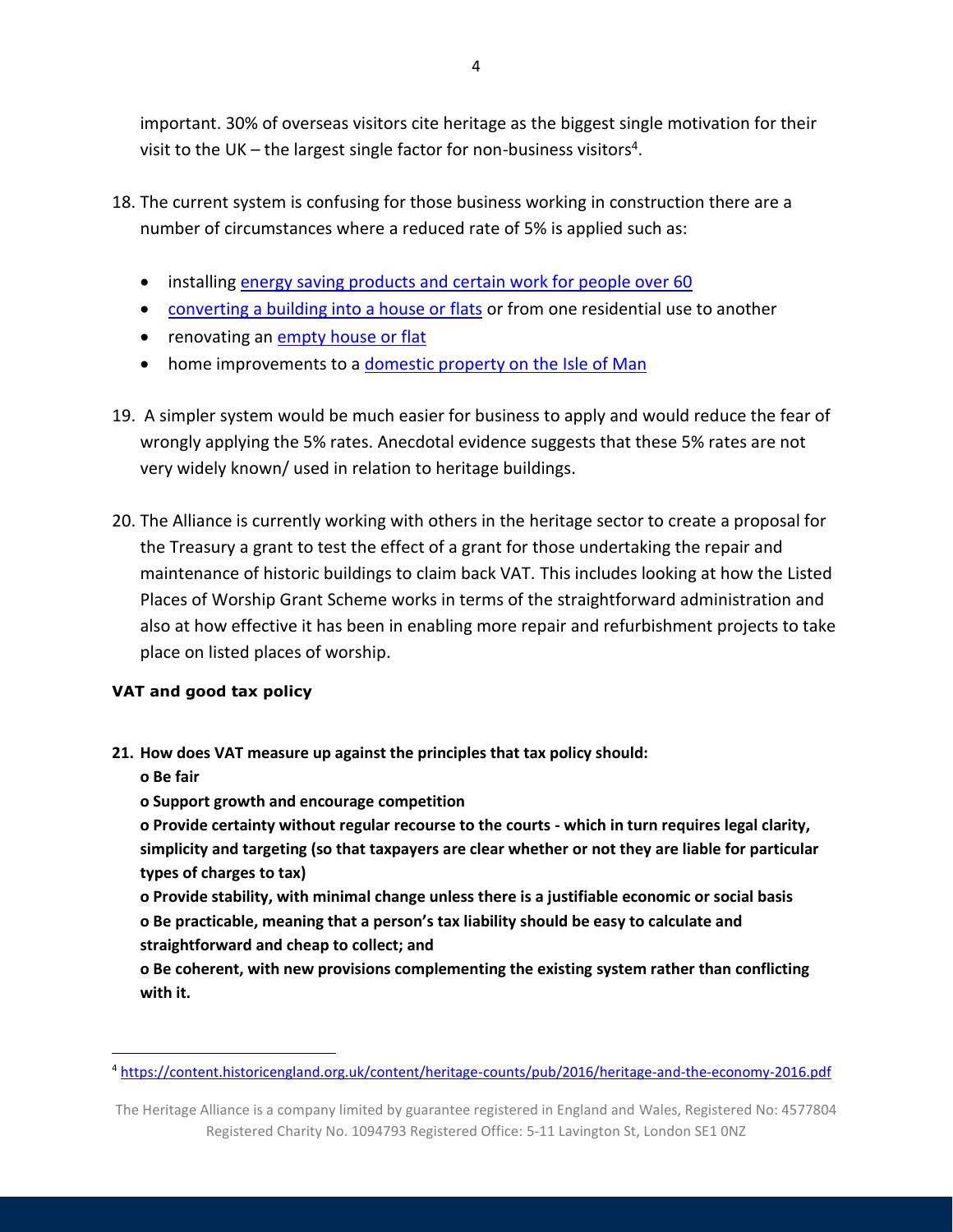#### **22. 'Be fair'**

- 23. The current disparity between new build is manifestly unfair. It confers a tax advantage on developers who stand to make a large profit for the redevelopment while taxing owners trying to keep their properties in good repair who do not stand to make any profit out of the process. The system is perhaps especially unfair for historic buildings since they will have higher repair and maintenance costs.
- 24. Historic England estimates that there are around 500,000 listed buildings in England. The custodians of these nationally important sites face extra costs and responsibilities; as owners of listed buildings they are required to look after them, and these buildings are more challenging and costlier to look after. Yet very little support is given in terms of grant or other funding for private owners of listed buildings. The previous zero-rating for approved alterations to a protected (e.g. listed) building (which did not including repair and maintenance) was removed for 'works' after 1 October 2012. This has added to the burden for owners of listed buildings it does not seem fair that the state should add a burden without granting the same benefit it does to housing developers making profits redeveloping a site.

# 25. **'Provide certainty without regular recourse to the courts - which in turn requires legal clarity, simplicity and targeting'**

26. A simpler rating system would provide greater certainty and clarity.

#### **27. 'Provide stability, with minimal change unless there is a justifiable economic or social basis'**

- 28. The current system has not provided sufficient stability. The previous zero-rating for approved alterations to a protected (e.g. listed) building (which did not include repair and maintenance) was removed for 'works' after 1 October 2012 with very little consultation with the sector on how it would be impacted or provide any opportunity.
- 29. Similarly, the Government has confirmed that the Listed Places of Worship Grant Scheme and Memorial Grant Scheme, which use a grant to pay for VAT will continue at their current levels of budget until March 2020. The lack of stability makes it difficult for the sector to plan for its longterm future.

# 30. **'Be practicable, meaning that a person's tax liability should be easy to calculate and straightforward and cheap to collect'**

31. Again, the complex nature of differing VAT rates for construction and maintence work means that VAT liability is not straightforward and easy to calculate.

The Heritage Alliance is a company limited by guarantee registered in England and Wales, Registered No: 4577804 Registered Charity No. 1094793 Registered Office: 5-11 Lavington St, London SE1 0NZ